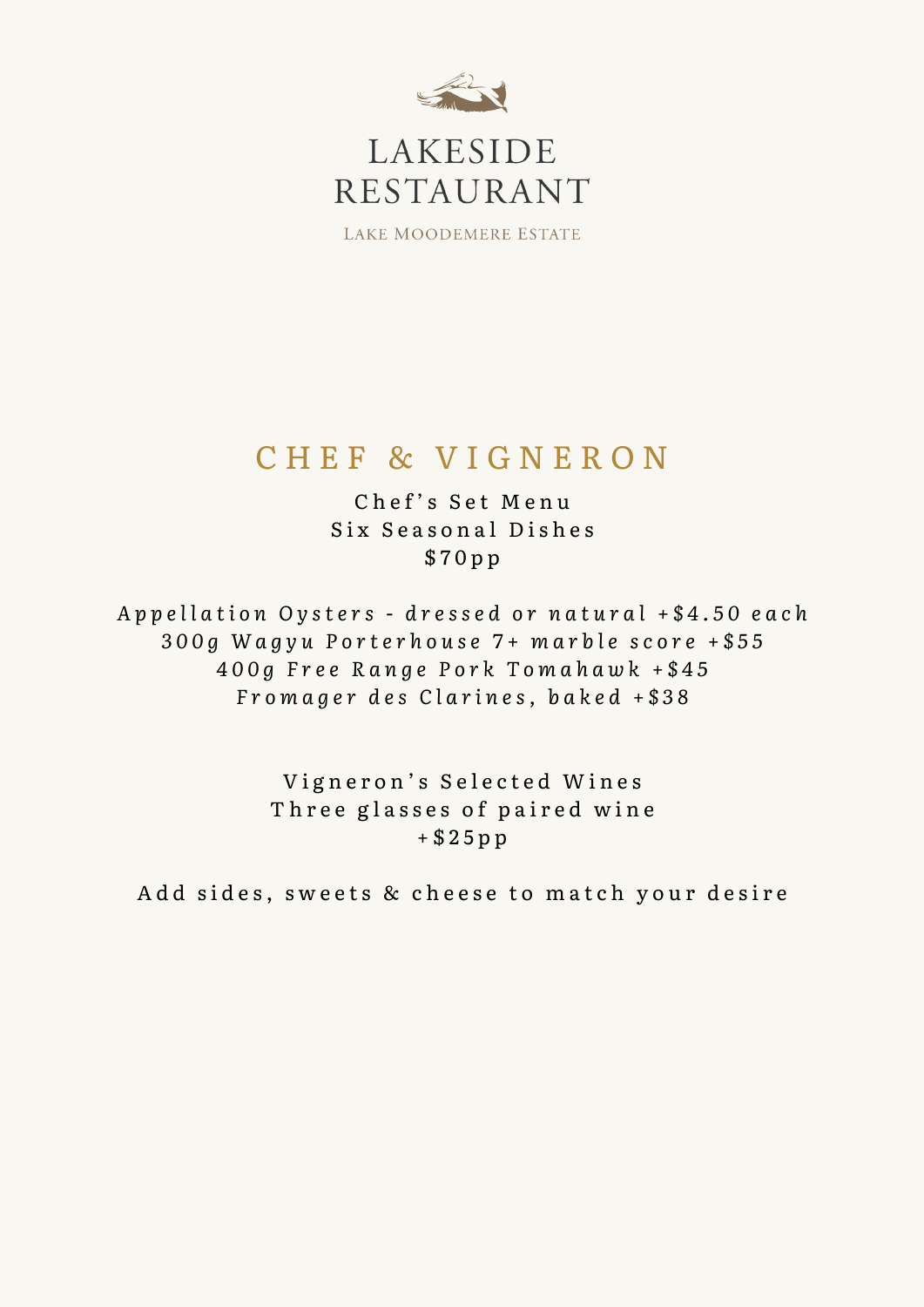## **S I D E S + \$ 1 0 E A C H**

Chat potato - roast garlic - rosemary Daily Gratin

# **S W E E T S + \$ 1 2**

Chocolate Tart - chocolate ice cream - salted caramel Heritage Lemon Meringue Tart Tara 2019 Grenache Blanc & Muscat

> Shropshire Blue Cheese - Estate Honey *S p a r k l i n g S h i r a z D u r i f*

# **C H E E S E S E L E C T I O N**

served with crackers & seasonal garnish

One cheese \$12 Two cheeses \$22 Three cheeses \$30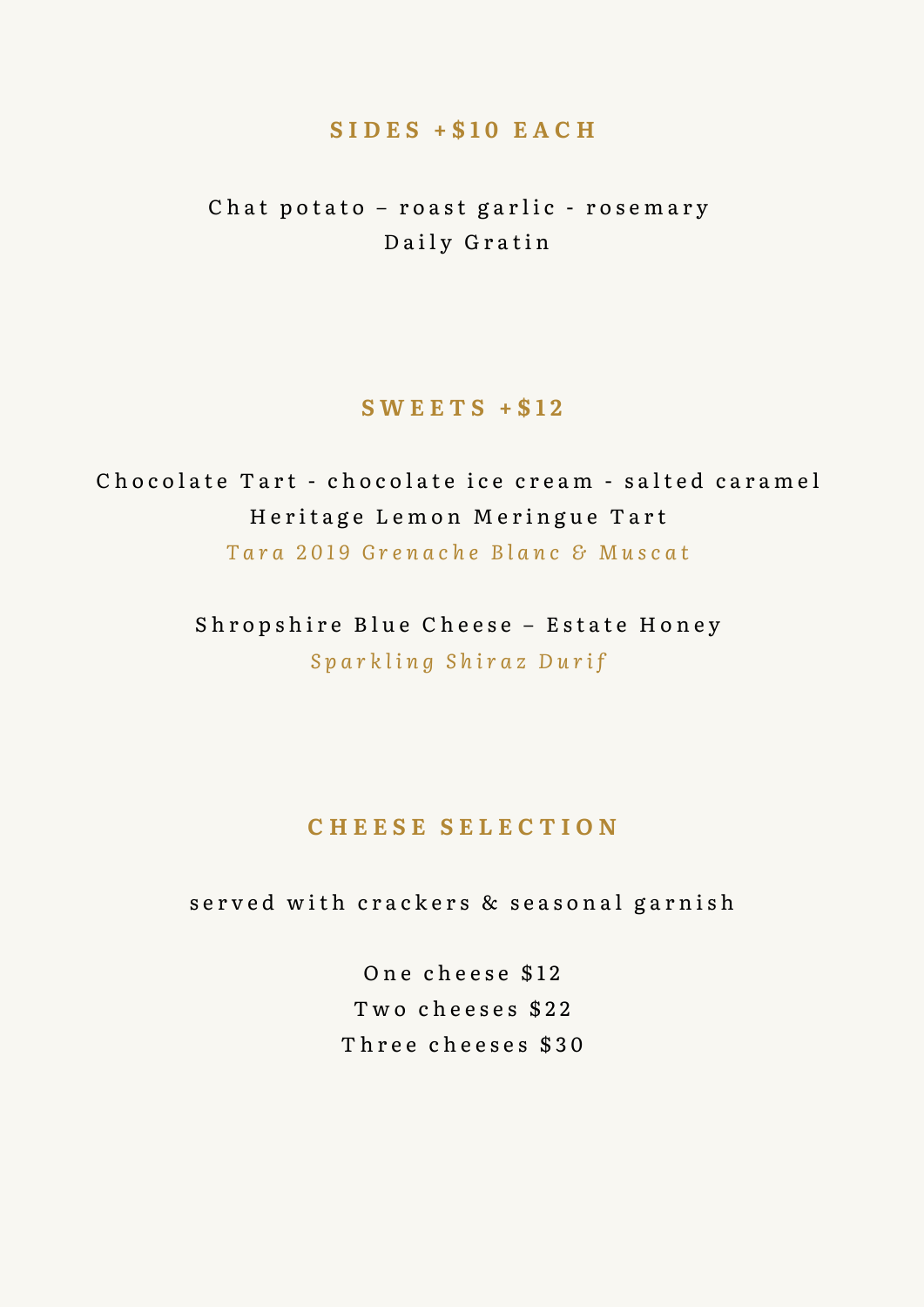#### **WINE LIST**

All our single vineyard wines are available by the glass and the bottle

> Wines by the Glass \$12 Glass of Classic Muscat \$16 Muscat Spritzer \$14 Muscat Affogato \$16

### White Wines

2021 Riesling \$33 2018 Chardonnay \$38

#### Red Wines

Sparkling Shiraz Durif \$42 2021 Rosé \$31 2017 Cabernet Merlot \$25 2018 Merlot \$31 2018 Shiraz & Cinsaut \$38 Hazard 2019 Old Vine Shiraz \$42

#### Sweet & Fortified Wines

2019 Tara - Grenache Blanc & Muscat \$29 2008 LBV Durif \$38 Moodemere Classic Muscat \$62